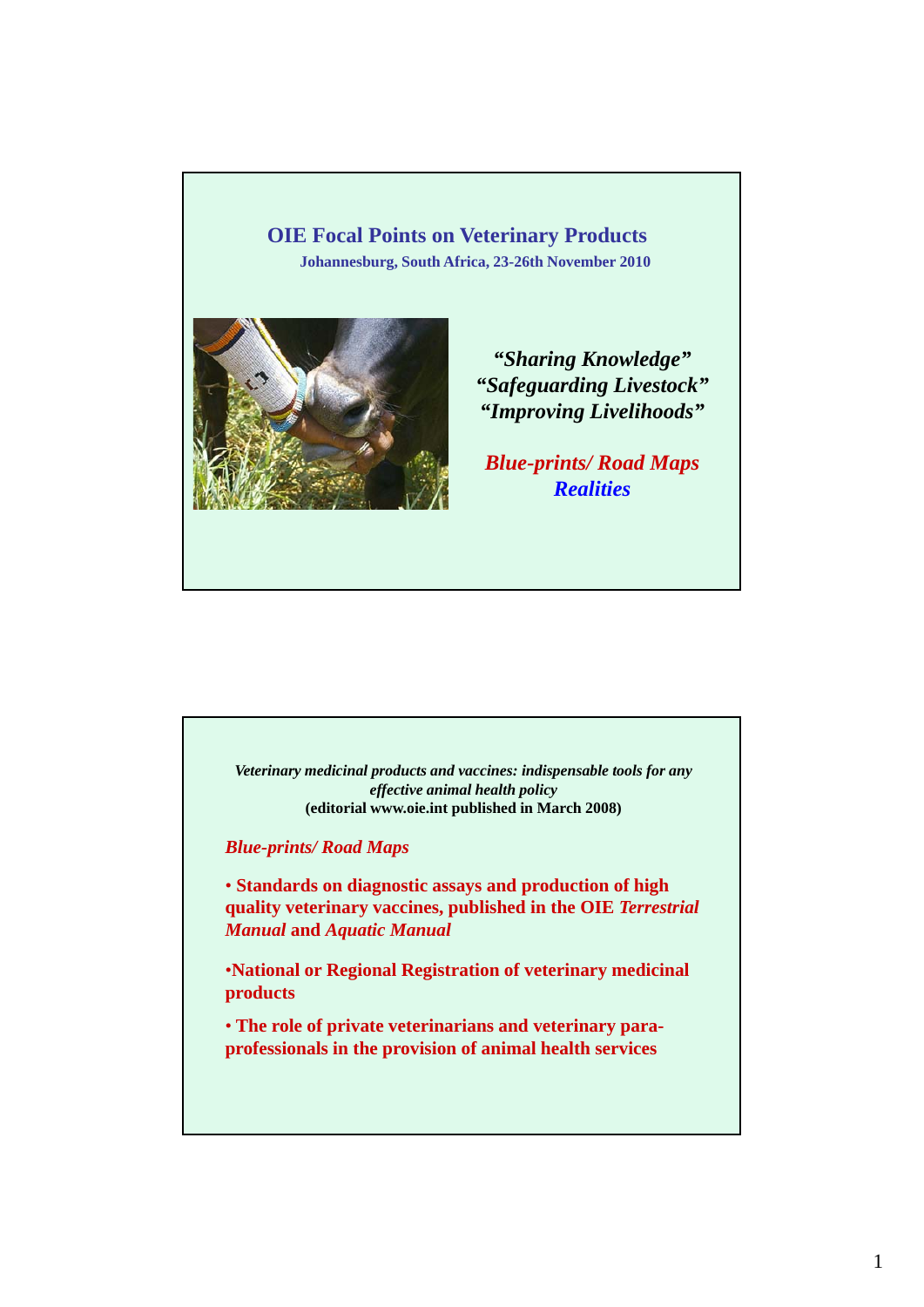#### **EAST COAST FEVER control**

**East Coast fever (ECF) is a tick-borne disease (TBD) affecting cattle, caused by the protozoan parasite** *Theileria parva,* **and transmitted by the brown ear tick,**  *Rhipicephalus appendiculatus* 

**ECF mortality can reach 100% in improved breeds and 60% or higher in Zebu or Sanga animals. EAC -/ SADC / Sudan / (Ethiopia at risk)**

**In Tanzania (18 7 million cattle) In Tanzania (18.7 million cattle), the** e**stimated number of stimated number calves born in ECF risk areas is around 1 million calves annually**

#### **EAST COAST FEVER VACCINE**

**The current immunisation against ECF is based on Infection and Treatment Method (ITM) and comprises the**  inoculation of live *Theileria parva* sporozoites and **simultaneous administration of oxytetracyclines LA**

**The Muguga cocktail (MC) is an effective and widely used stabilate derived from 3 seed stabilates, the Muguga, Serengeti-transformed and Kiambu 5 stocks.**

**In Tanzania the MC offers > 98% protection; major impact on food security and pastoral livelihoods**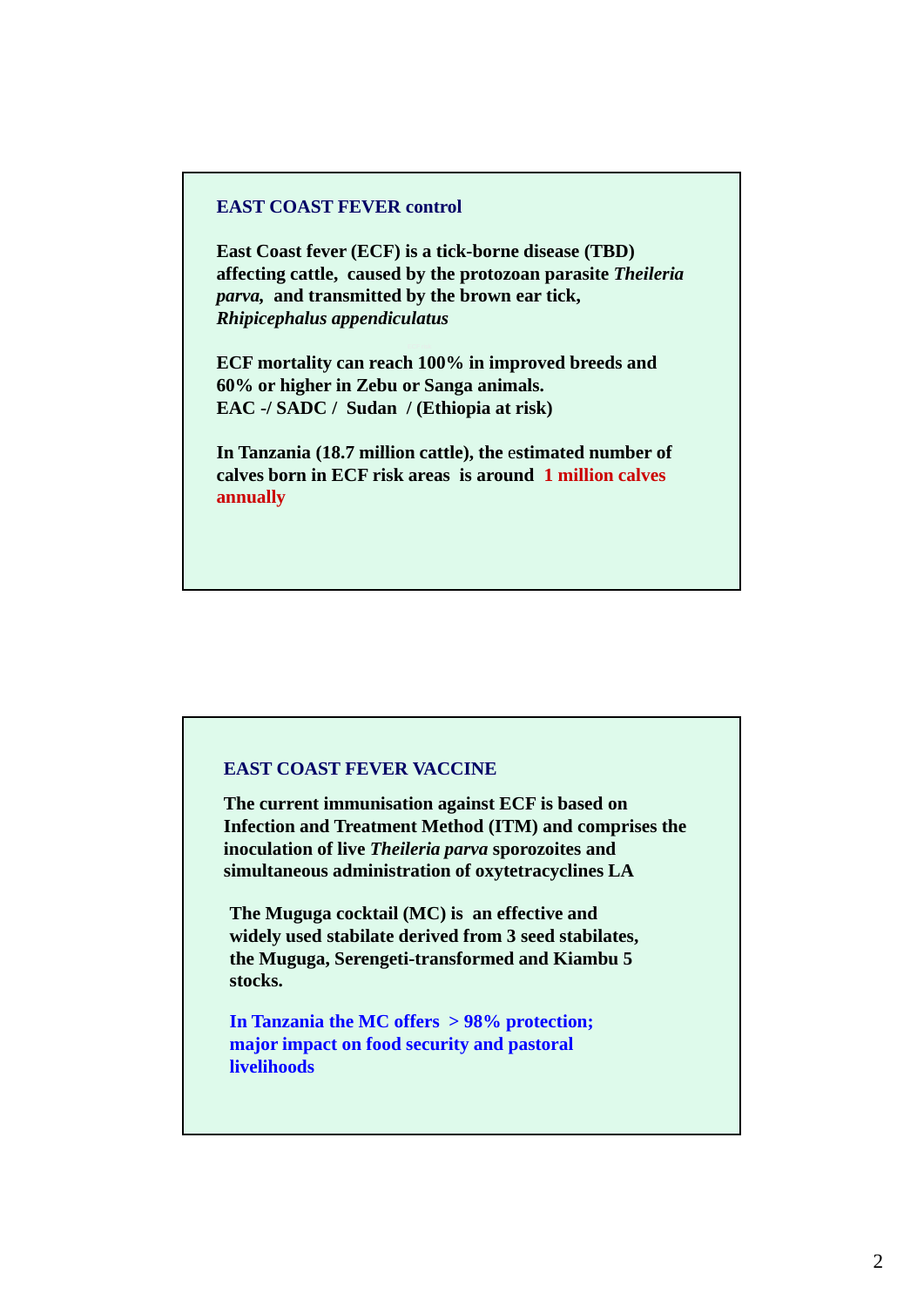

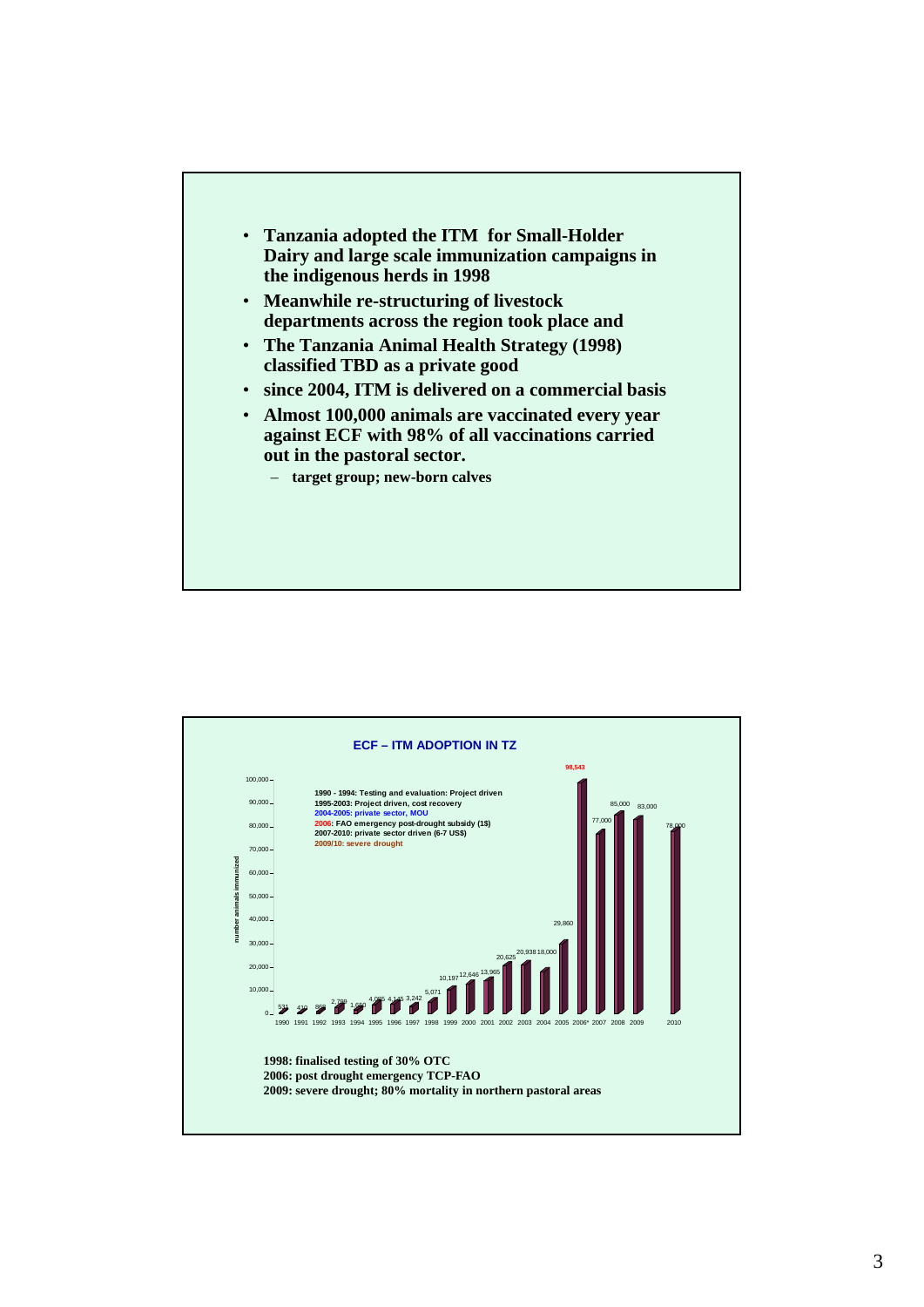*… the production of high quality veterinary vaccines …*

**Currently ILRI, Nairobi, is the only Institute with**

•**capacity for commercial-scale production of bulk**  *T.parva* **stabilates** 

•**in-house capacity and diagnostic expertise for quality assurance procedures and quality control checks on the stabilates**

•**in-house capacity to determine that each newly produced batch is antigenically consistent with the seed produced batch is antigenically consistent with the stabilates**

## **VETAGRO TANZANIA LTD**

**based in Arusha, Northern Tanzania**

**ECF vaccine Distributor** 

**- MOU – 2003-2005**

**- National distributor 2006 onwards** 

**ECF vaccine Delivery**

**- Investment Plan 2006 onwards**

**- Vet clinic –mobile units**

**Private Sector players: co-responsibility for Registration, Quality control**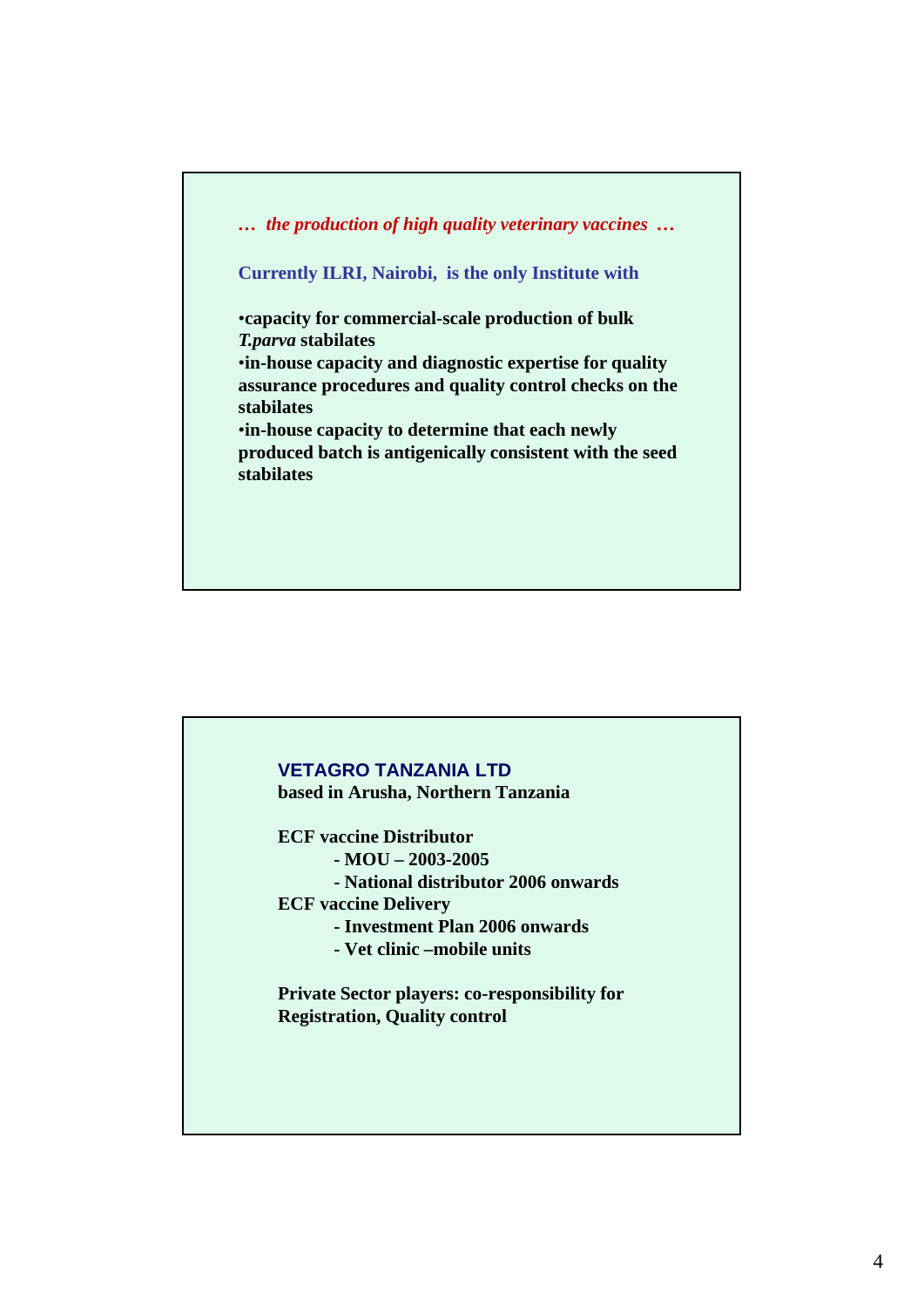

# •**Registration of ECF vaccine in Tanzania (2) March-09 Final** *Muguga Cocktail* **registration dossier and technology transfer documents submitted to Tanzania Food and Drugs authority (TFDA) ILRI recognised as the Manufacturer Vetagro TZ Ltd mandated by ILRI as applicant AU-PANVAC endorsing GMP report of ILRI facilities Sept-09: additional queries raised by TFDA addressed Jan-2010: Tanzania Registration of MC approved TZ-Registration approved bcs of Departmental and political support as the in-house capacity to test and evaluate the live ECF vaccine does not exist, but most of the field evaluation trials of the current vaccine batches were carried out in Tanzania.**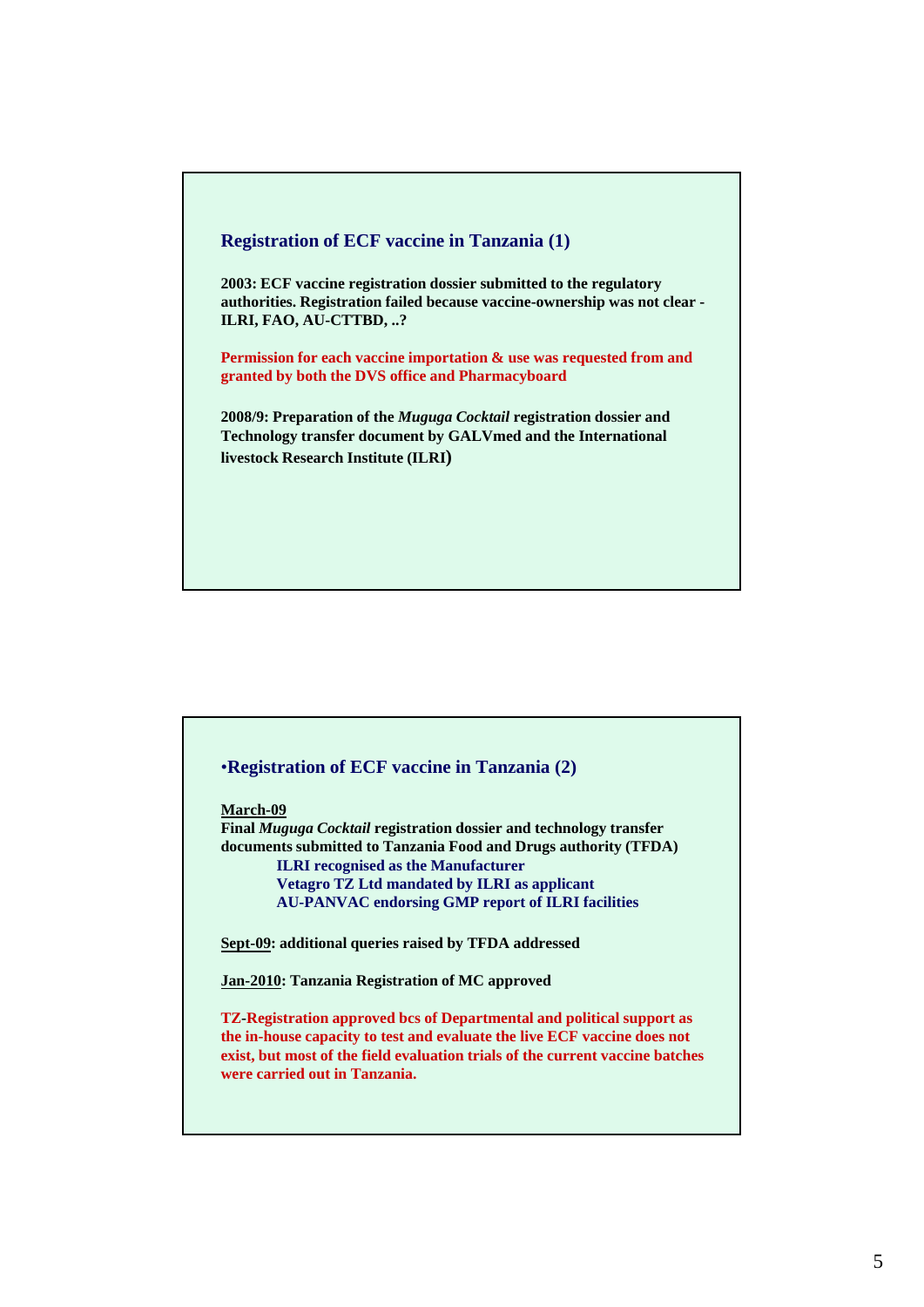

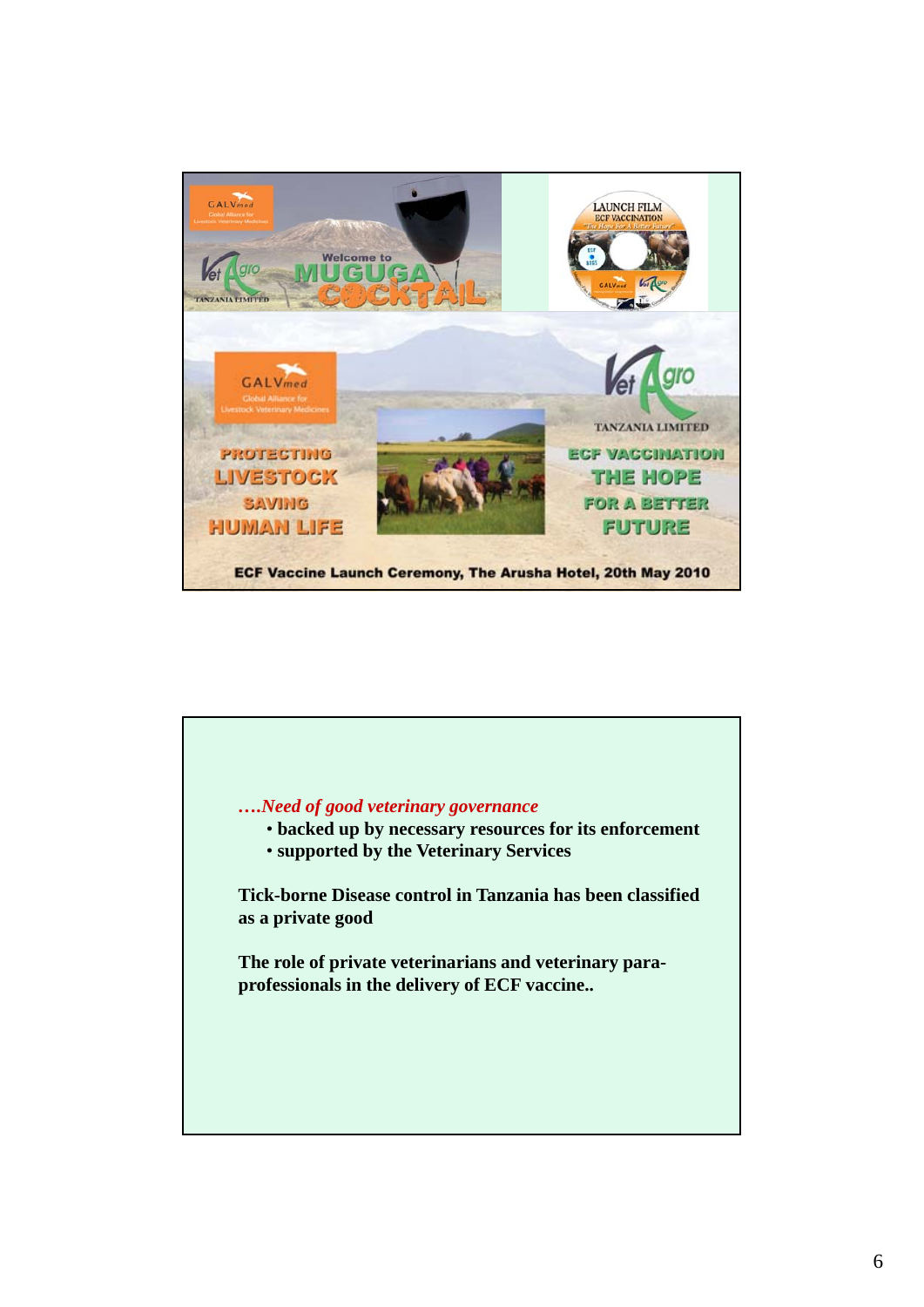

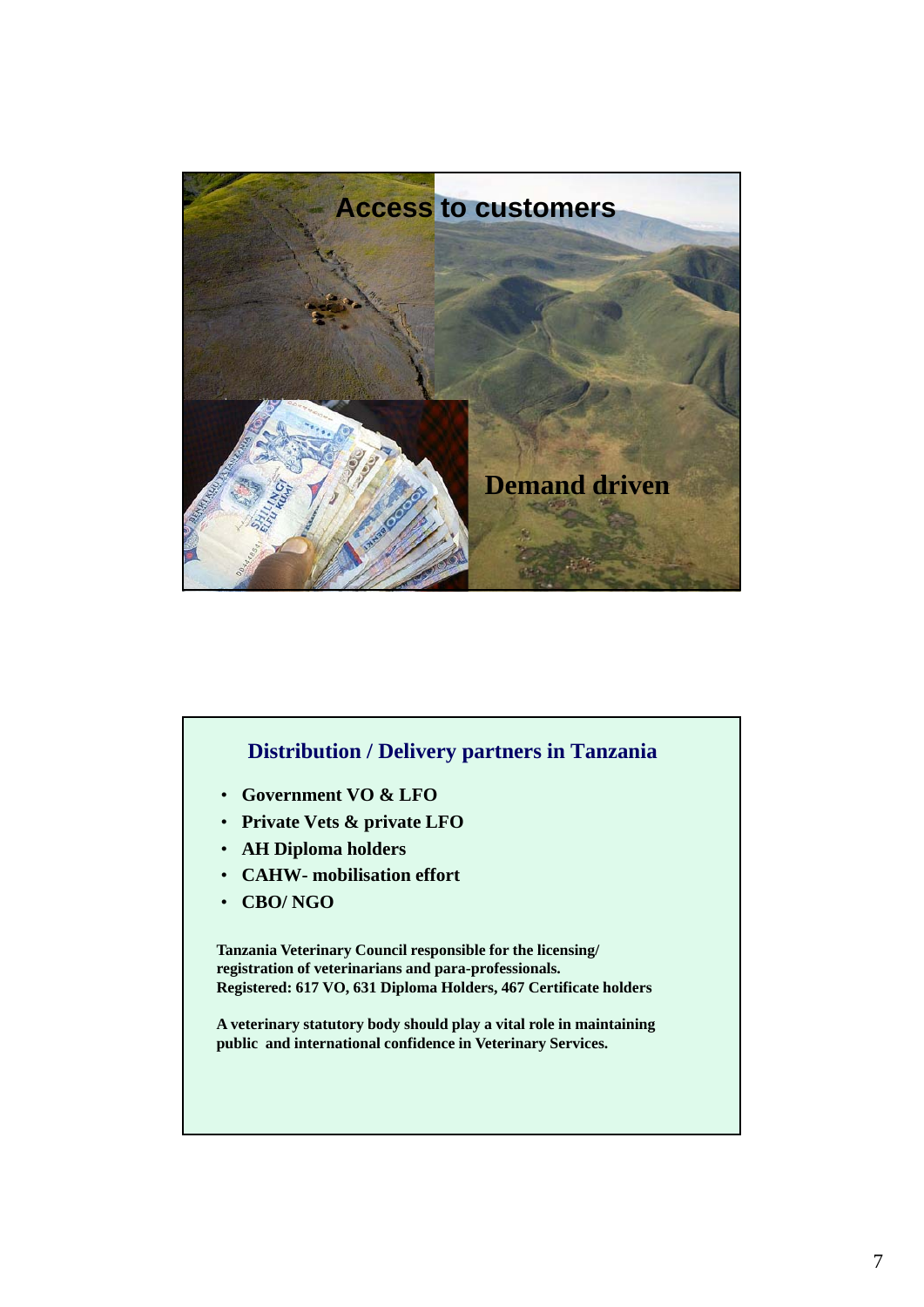

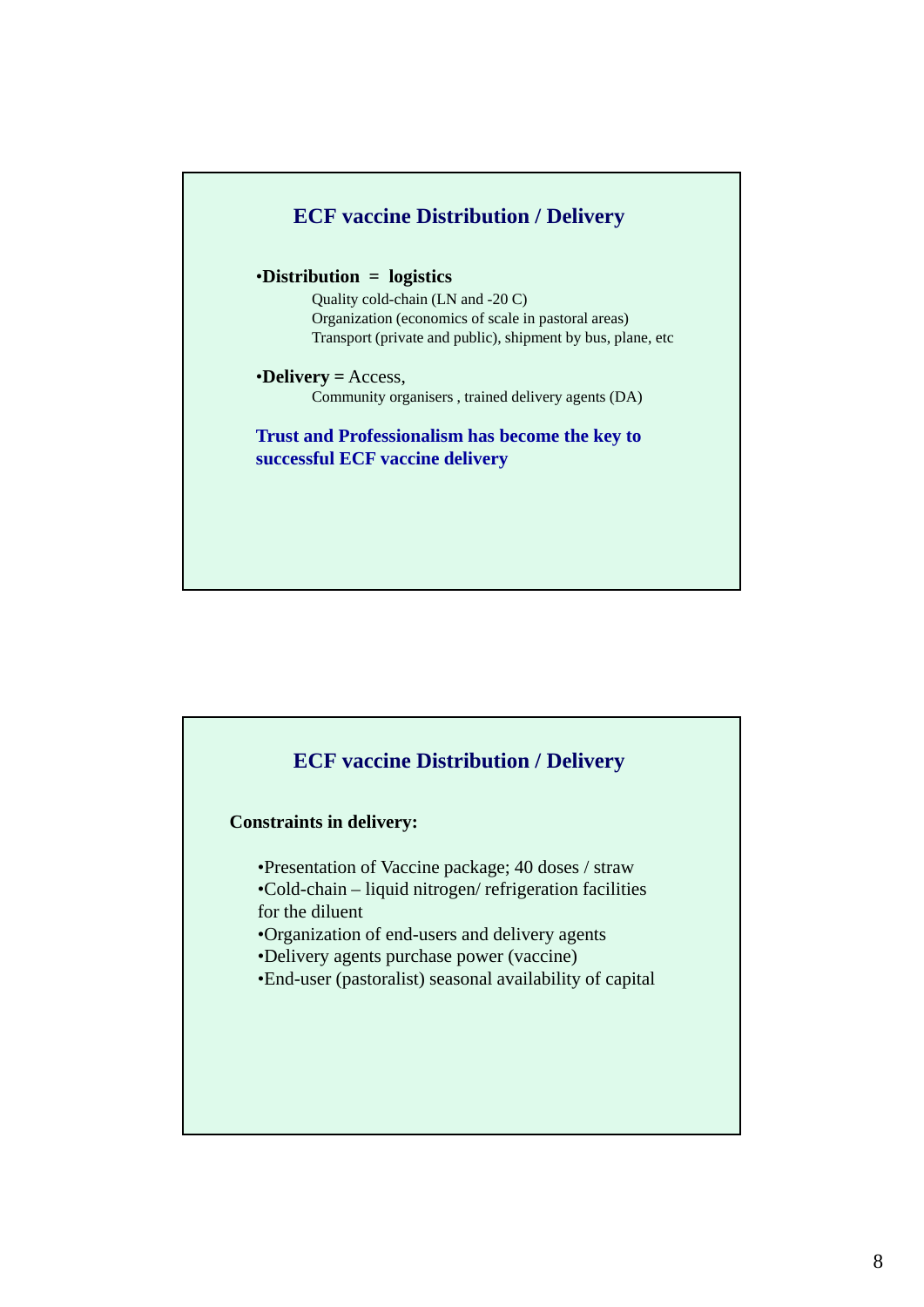

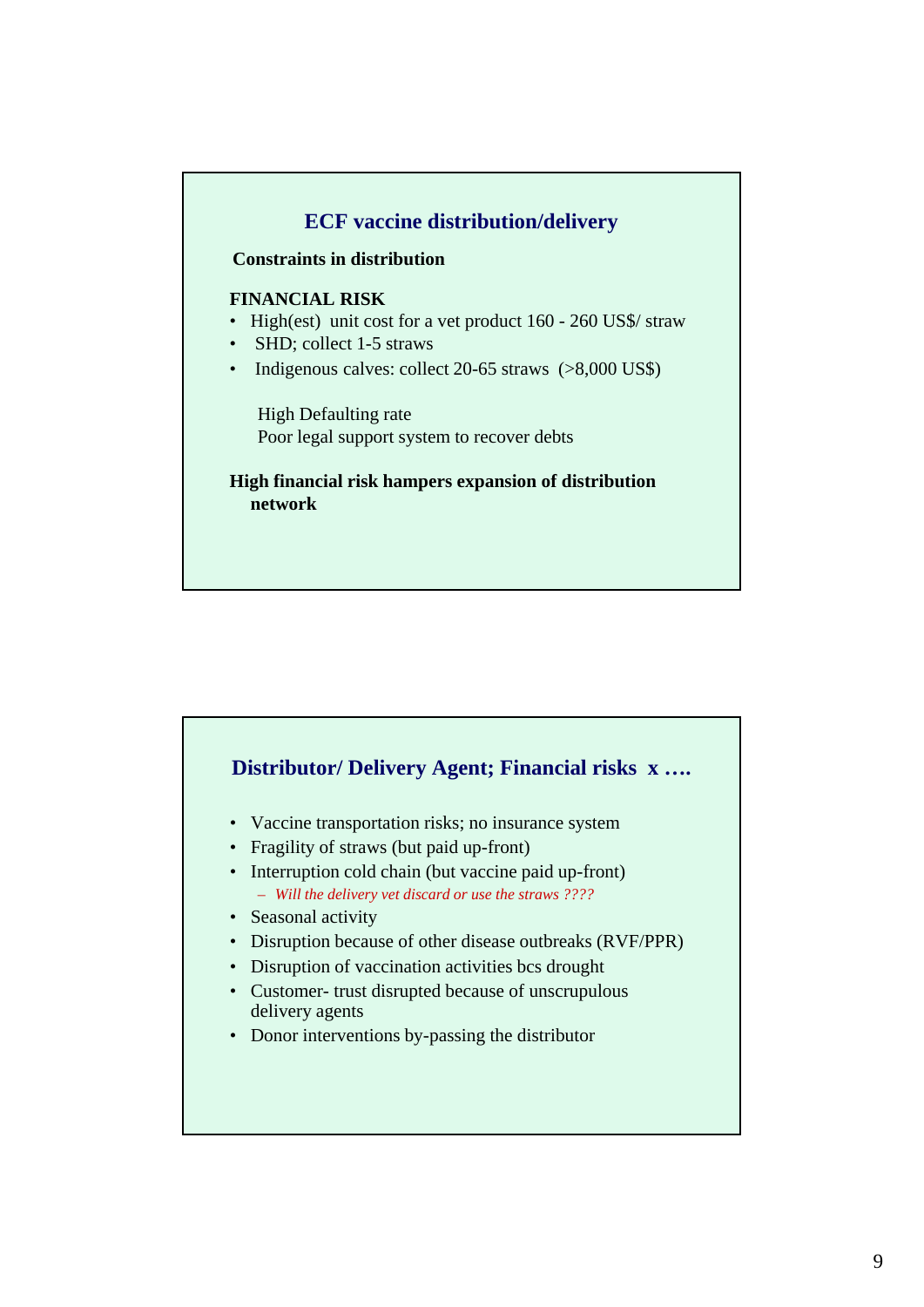

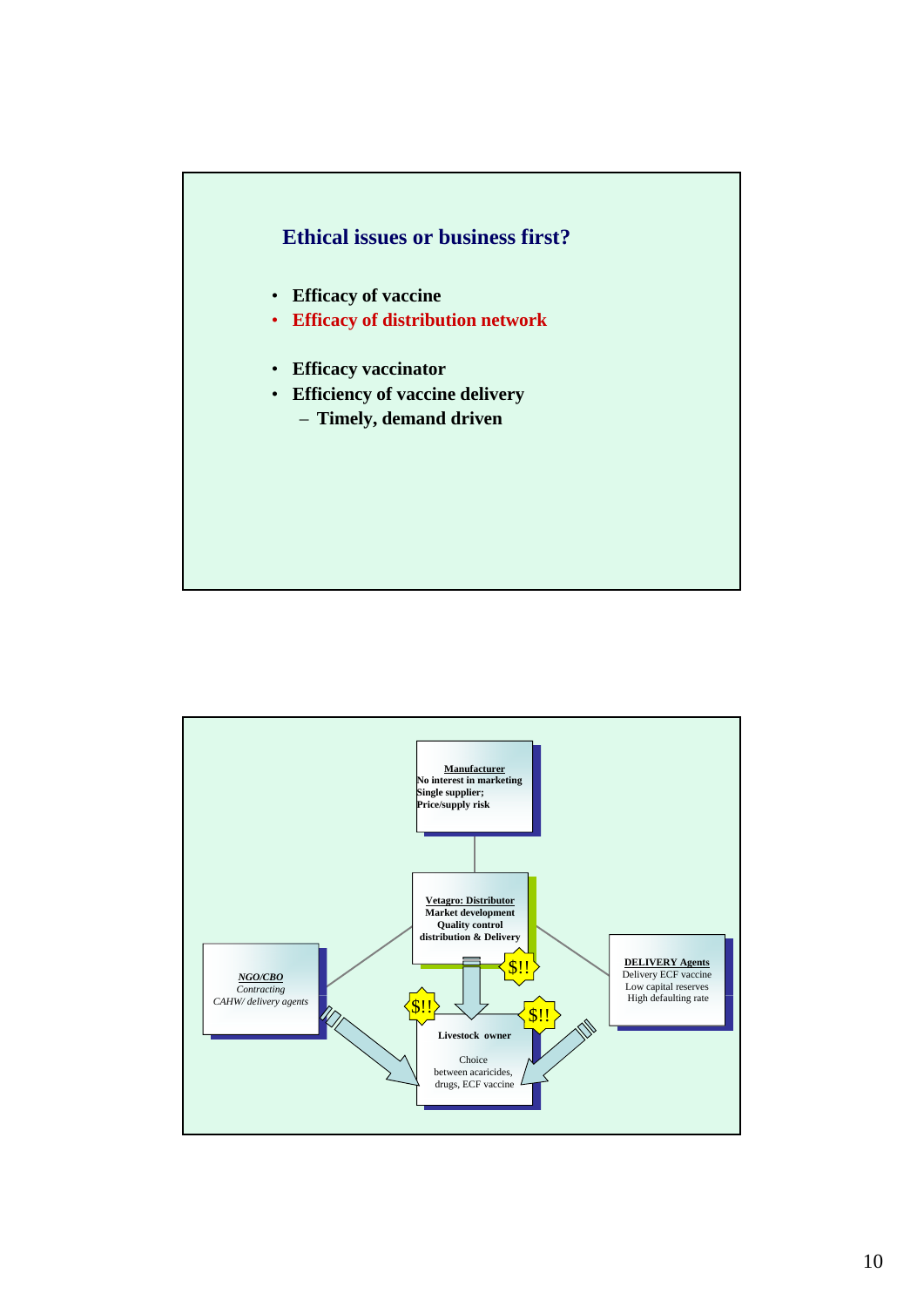### **Quality assurance**

• **Break-through; NONE**

**in Tanzania the Muguga cocktail offers >98% protection**

- **Breakdown**; YES
	- **Vaccine failure (efficacy)** 
		- **Vaccine failure 1999 (Dead vaccine),**
		- **Diluent failure 2000 (transport logistics)**
	- **Vaccine delivery failure (efficiency)**
		- **breakdown of vaccination protocol breakdown of vaccination protocol- coldchain**
		- **failure to adhere to immunisation protocol by individual veterinary professionals (-un-professional delivery)**

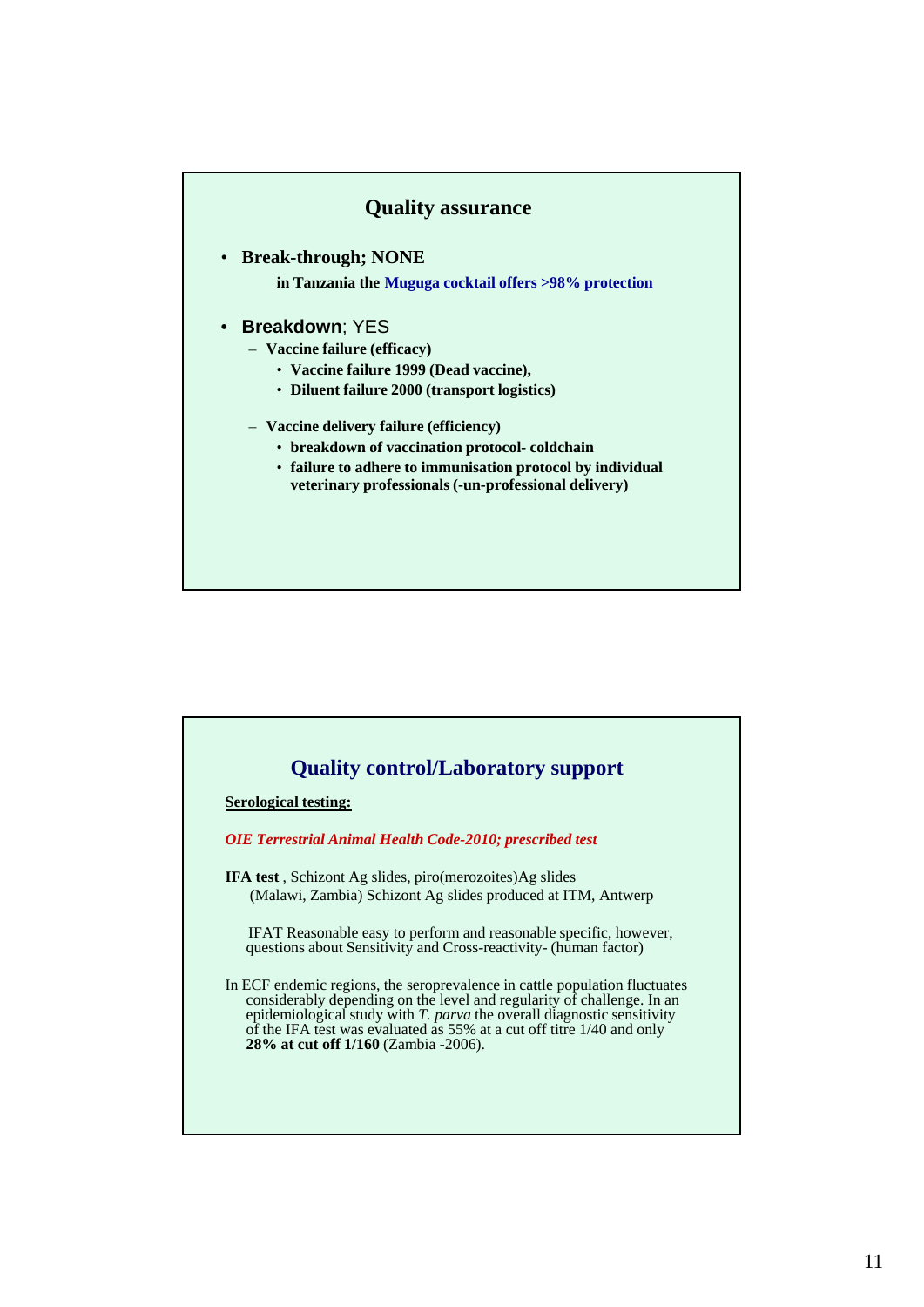

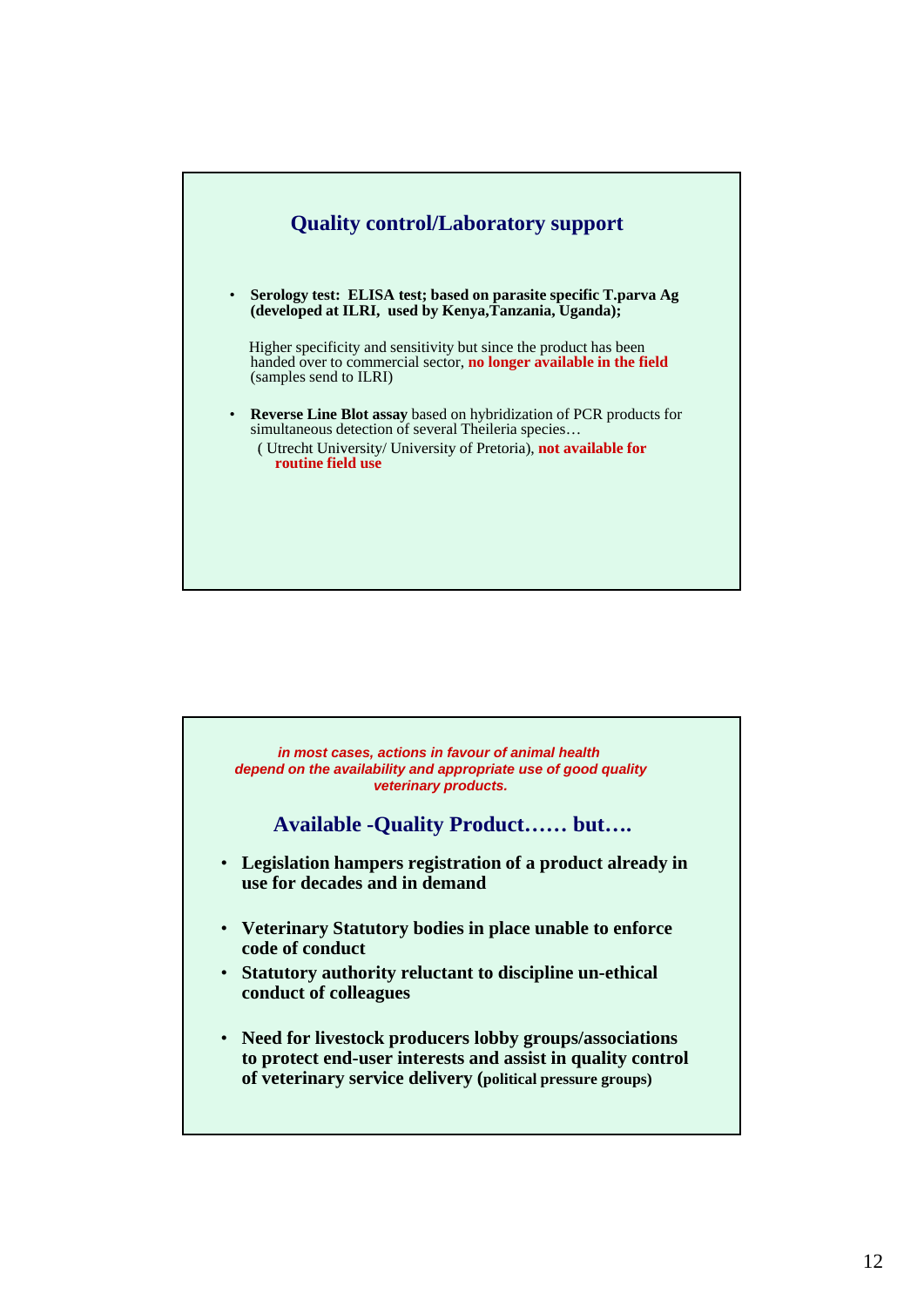